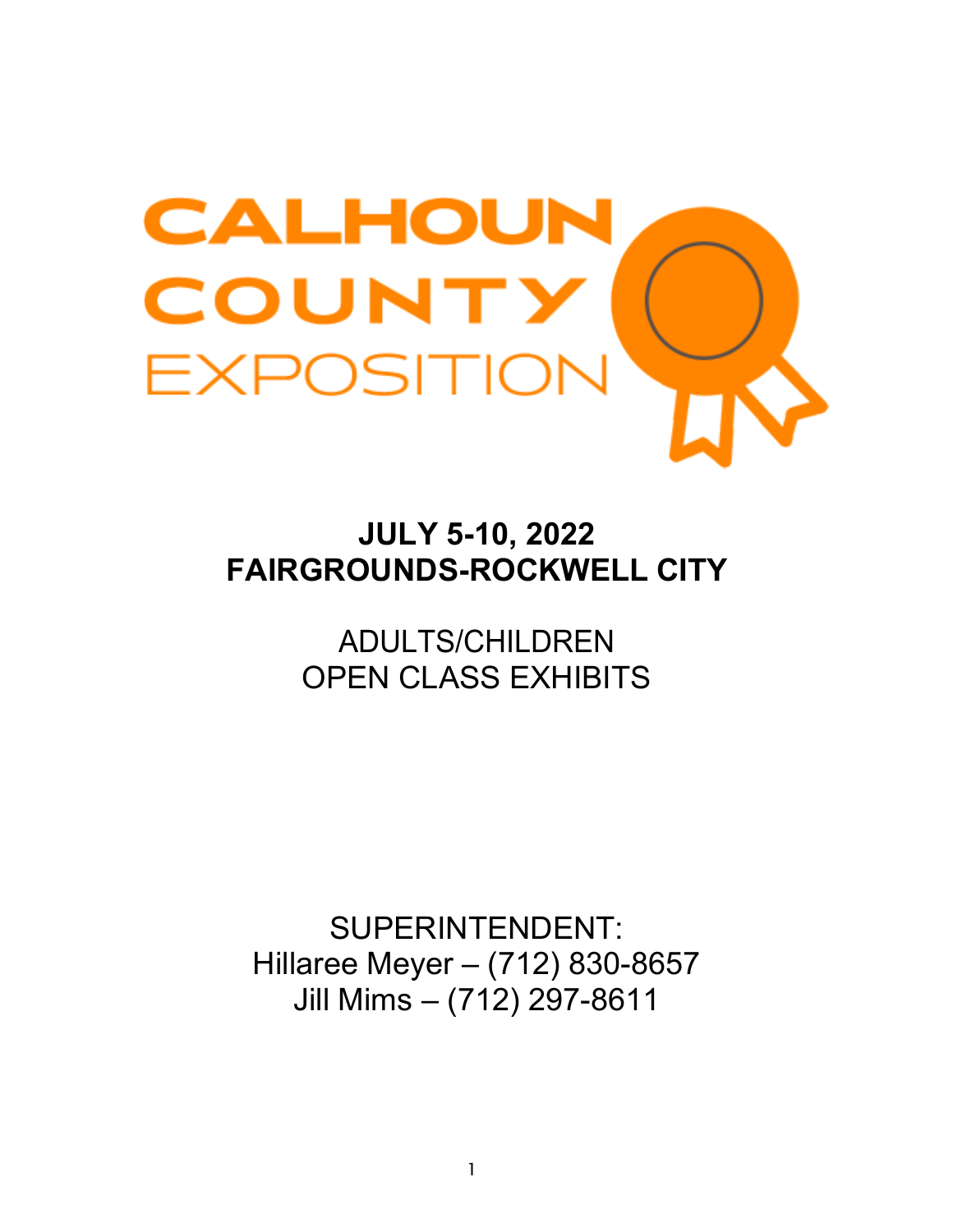Welcome to the Calhoun County Expo's NEW entry system! We are excited to offer this easy system to

pre-enter your Open Class exhibits. You will find the system at: [https://calhoun](https://calhoun-openclass.fairentry.com/)[openclass.fairentry.com/](https://calhoun-openclass.fairentry.com/) .

The beginning screen will look like below.

|                                                                                                                                                                                                                                                                                                                                                                                                                                                                                                                  | 2022 Calhoun County Expo- Open Class                                                                                                                                                               |                                               |
|------------------------------------------------------------------------------------------------------------------------------------------------------------------------------------------------------------------------------------------------------------------------------------------------------------------------------------------------------------------------------------------------------------------------------------------------------------------------------------------------------------------|----------------------------------------------------------------------------------------------------------------------------------------------------------------------------------------------------|-----------------------------------------------|
| <b>CALHOUN</b><br><b>COUNTY</b><br><b>EXPOSITION</b>                                                                                                                                                                                                                                                                                                                                                                                                                                                             | Animal ID is currently <b>Closed</b><br>Registration dates: 1/1/0001 - 1/1/0001<br>Registration is currently open<br>Registration dates: 4/18/2022 - 7/7/2022<br>Exceptions may apply View Details |                                               |
| <b>View Public Results</b>                                                                                                                                                                                                                                                                                                                                                                                                                                                                                       |                                                                                                                                                                                                    | FairEntry Exhibitor, Staff Sign-<br><b>In</b> |
| Welcome to the Calhoun County Expo Open Class entry system.<br>Families are encouraged to add all family members and make all entries for each<br>member before submitting entries for payment in the system. If you submit entries<br>before you have finished adding members or entries, you will have to wait until your<br>invoice is approved before being allowed to start a new invoice. If you need any<br>assistance, please contact Hillaree Meyer at (712)830-8657 or Jill Mims at (712)464-<br>0046. |                                                                                                                                                                                                    | <b>Fair</b> Entry                             |
|                                                                                                                                                                                                                                                                                                                                                                                                                                                                                                                  |                                                                                                                                                                                                    | Email<br>Σ                                    |
|                                                                                                                                                                                                                                                                                                                                                                                                                                                                                                                  |                                                                                                                                                                                                    | ≏<br>Password                                 |
| Click the link to open the fairbook in a new tab: Fairbook                                                                                                                                                                                                                                                                                                                                                                                                                                                       |                                                                                                                                                                                                    | Sign In with FairEntry                        |
|                                                                                                                                                                                                                                                                                                                                                                                                                                                                                                                  |                                                                                                                                                                                                    | Forgot your password?                         |
|                                                                                                                                                                                                                                                                                                                                                                                                                                                                                                                  |                                                                                                                                                                                                    | Create a FairEntry account                    |

Go to the bottom of the page on the right and click "Create a FairEntry account".

**C** Register an Exhibitor When you have created your account, you will need to register an exhibitor. Click through each section until you have answered all questions.

Review all your answer and use the  $\mathbf{F}_{\text{right}}$  button to make any changes. If everything is correct, click Continue to Entries O

In the gray area with the exhibitors name you will see  $\left[\begin{array}{cc} \bullet & \bullet\end{array}\right]$  Select this to add an entry to an exhibitor. You will need to select the Department, Section and Class for each exhibit you intend to bring. If you plan to bring 2 items in the same class, you will need to make an entry for each exhibit.

When you have made all entries, continue to checkout. You will be prompted to review your invoice; you will be told no payment required because there is no fee due; and on the 3<sup>rd</sup> and final page, you will be prompted to read and check a box at the bottom left. Here you will note, you will be charged \$ .50 per exhibit (excluding Youth division entries) at check-in. Please make sure you bring the correct amount due to check in.

If you have any trouble making entry, please call Jill Mims at the Calhoun County Extension office at 712-297-8611.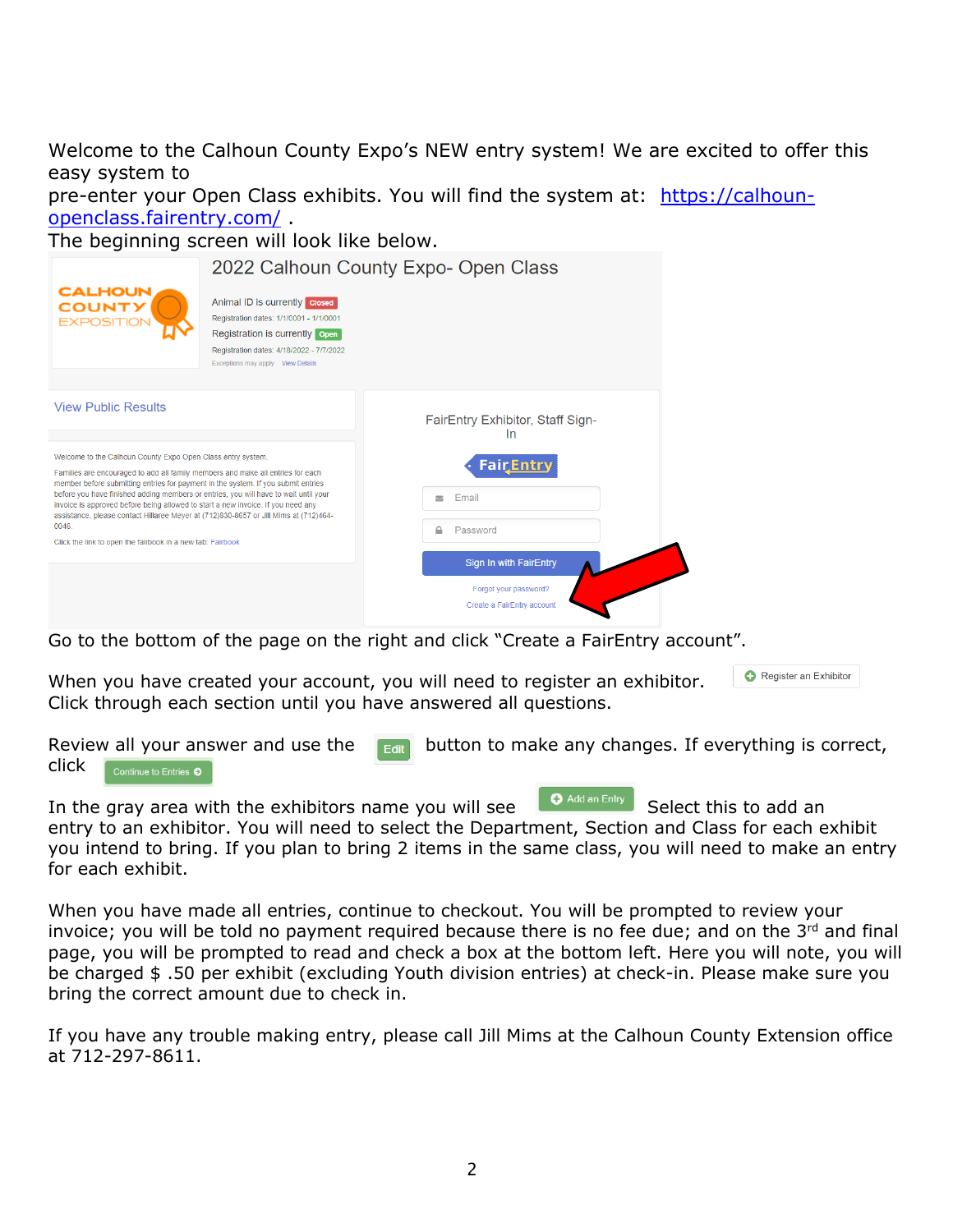#### OPEN CLASS DIVISION GENERAL RULES

These rules apply to every class; however, each class may also have other requirements. Additional requirements are listed separately under each division.

- 1. Entry fees will be charged. Ribbons and premiums will be awarded. Entry fee must be paid on day of check-in at fair. Entry Fee: Adult - \$ .50 per entry; Children - None
- 2. Exhibitors must currently live in Calhoun County.
- 3. Adult division:18 & up; Children's division 4 17.
- 4. Exhibitors are allowed up to two entries per category. Articles must be made by the exhibitor and completed since the previous year's fair.
- 5. No items that have previously been displayed at the Calhoun County Exposition or any other fair will be accepted.
- 6. The Fairboard will not be responsible for loss or damage of exhibits.
- 7. Decision of the judges will be final.
- 8. Premiums will be awarded for blue, red and white ribbons.
- 9. A special ribbon and \$5.00 premium will be given to the best exhibit in the photography and needlework categories. An "Overall Best of Show" ribbon and \$10.00 premium will be award to one exhibit from all open class entries.
- 10.Entry check-in will be on Thursday, July 7 between 3:00-6:00 p.m. Check-in must be made by the person exhibiting. Results will be available on Friday at noon when the Exhibit Building opens.
- 11.All exhibits will be released at 4:00 p.m. on Sunday, July 10. Any article removed prior to release time will forfeit premiums. The Fairboard will not be responsible for items left more than one hour after release time.

## **IMPORTANT**

**\*NEW 2022: Pre-fair entry will be made on-line prior to judging day.** Please follow the instruction inside the Open Class Fairbook cover to make entry. If you have any questions or need help, please call the Calhoun County Extension office at 712-297-8611.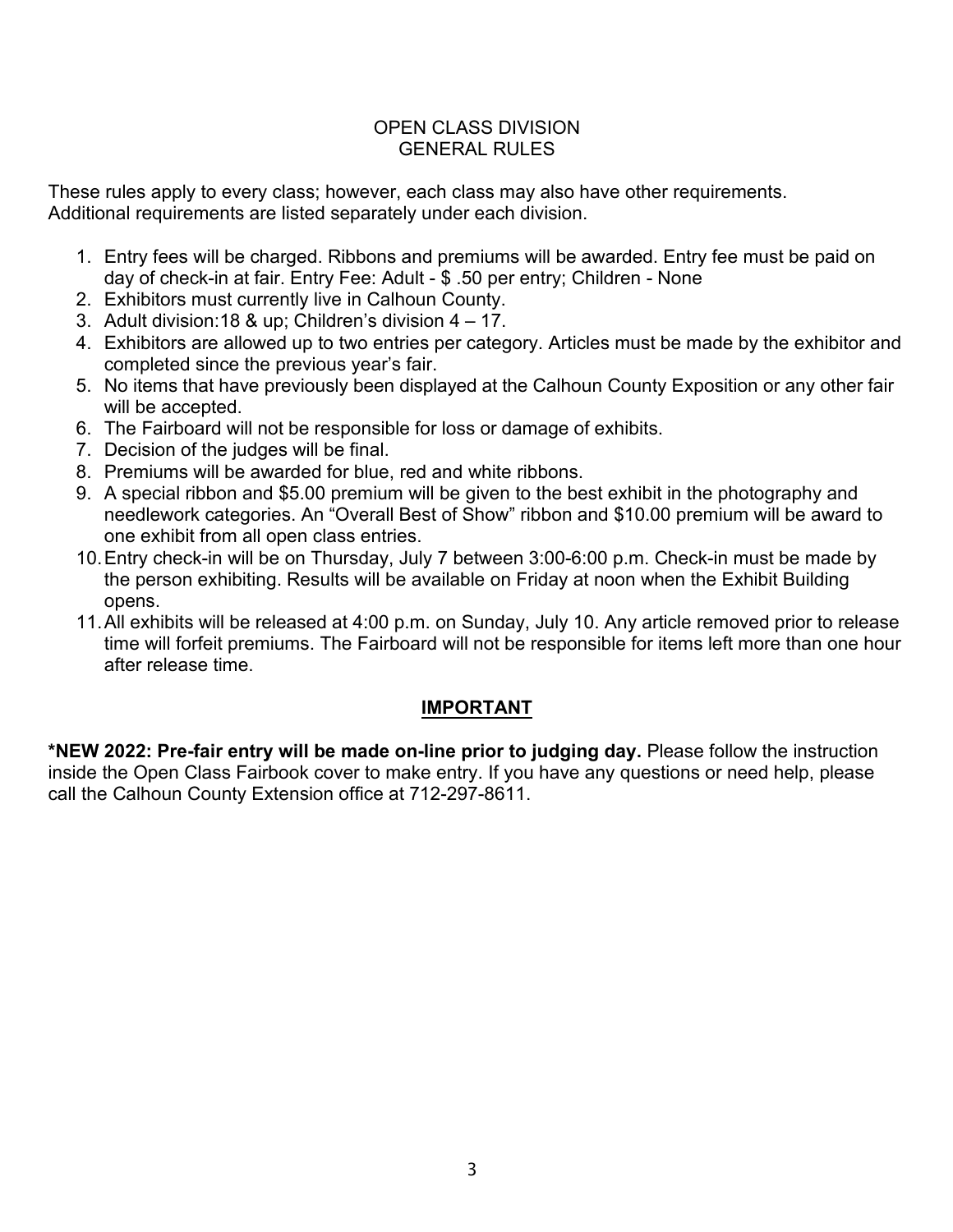## **DIVISON A – FLOWERS**

Special Rules: Pre-entry must be made- see inside cover of fairbook for entry instructions. Check-in must be made by person exhibiting.

All specimens, whether cut or container grown, must have been grown by the exhibitor and labeled with type/named. Container grown plants must have been in the possession of the exhibitor for not less than (3) months. The exception is multiple plantings, which must have been grown together for at least (6) weeks. Double potting is permitted.

Specimens must be displayed in clear bottles supplied by the exhibitor. They should have no lettering or decorations and should be in proportion to the size of the specimens. A small piece of wood, Styrofoam or plastic wrap may be inconspicuously placed in the neck of the bottle to prop the specimen upright.

All entries should be clean and well groomed. Self-foliage should be below water level. No polishing or oiling of foliage is permitted. Decision of the judges is final. No noxious weeds allowed.

An exhibitor may have more than one entry in horticulture in any class or sub-class; however, each must be a different cultivator, color or type.

Exhibitors are responsible for knowing in which class their specimens are to be entered and name the variety. Incorrectly entered entries will not be judged. When entering put name of flower on back of entry tag.

## CLASS NO. 1 CUT FLOWERS (except Roses)

Examples include but are not limited to: Achellia (yarrow), 3 stems; Ageratum, 3 stems; Baby's Breath, 1 spray; Bachelor Button, 3 blooms; Begonias, Semperflorens, 2 stems or Tuberow, 1 blossom in water; Bells of Ireland, 1 stalk; Canna, 1 stalk; Celosia (cockscomb) any color, crested or plume, 1 stalk; Coleus, 3 stems; Columbine, 1 spray; Coreopsis, 3 stems; Clematis, 3 blooms; Cosmos, 3 stems; Dahlia, 1 spike; Daisy, 3 blooms; Delphinium, 1 spike; Dianthus, 3 stems; Geranium, 1 stem; Gaillardia, 3 blooms; Gladiolus, 1 spike; Hollyhocks, 2 blooms or more; Hostas, either 3 leaves or 1 lead and 1 flower; Hydrangea, 2 stems; Impatience, 3 stems; Larkspur, 1 spike; Lily, 1 scape; Nasturtium, 3 blooms; Marigolds, under 3", 3 blooms or over 3", 1 bloom; Monarda, 1 stalk; Ornamental Grasses, 5 blades; Pansies, 3 blooms; Petunias, 3 sprays; Phlox, 3 stems; Salvia, 3 stems; Sedum, 1 stem; Snapdragon, 3 stems; Statice, 3 stems; Sweet Pea, 3 stems; Verbena, 1 stem; Vinca, 1 stem; or Zinnia, small, 3 blooms or large, 1 bloom.

## CLASS NO. 2 ROSES

Examples include but are not limited to: Hybrid Tea, 1 bloom; Grandiflora, 1 bloom or spray; Foribunda, 1 bloom or spray; Miniature, 1 bloom or spray; Climber, 1 branch, 12"-18"; Polyantha, 1 spray; or Shrub or old-fashioned, 1 stem or spray.

#### CLASS NO. 3 FRESH HERBS

Examples include but are not limited to: Basil; Chives; Dill; Garlic; Lavender; Mint; Oregano; Parsley; Rosemary; or Sage.

## CLASS NO. 4 CONTAINER GROWN PLANTS

Examples include any foliage, blooming, or vining plants but are not limited to: African violets; Cactus and/or Succulent, etc.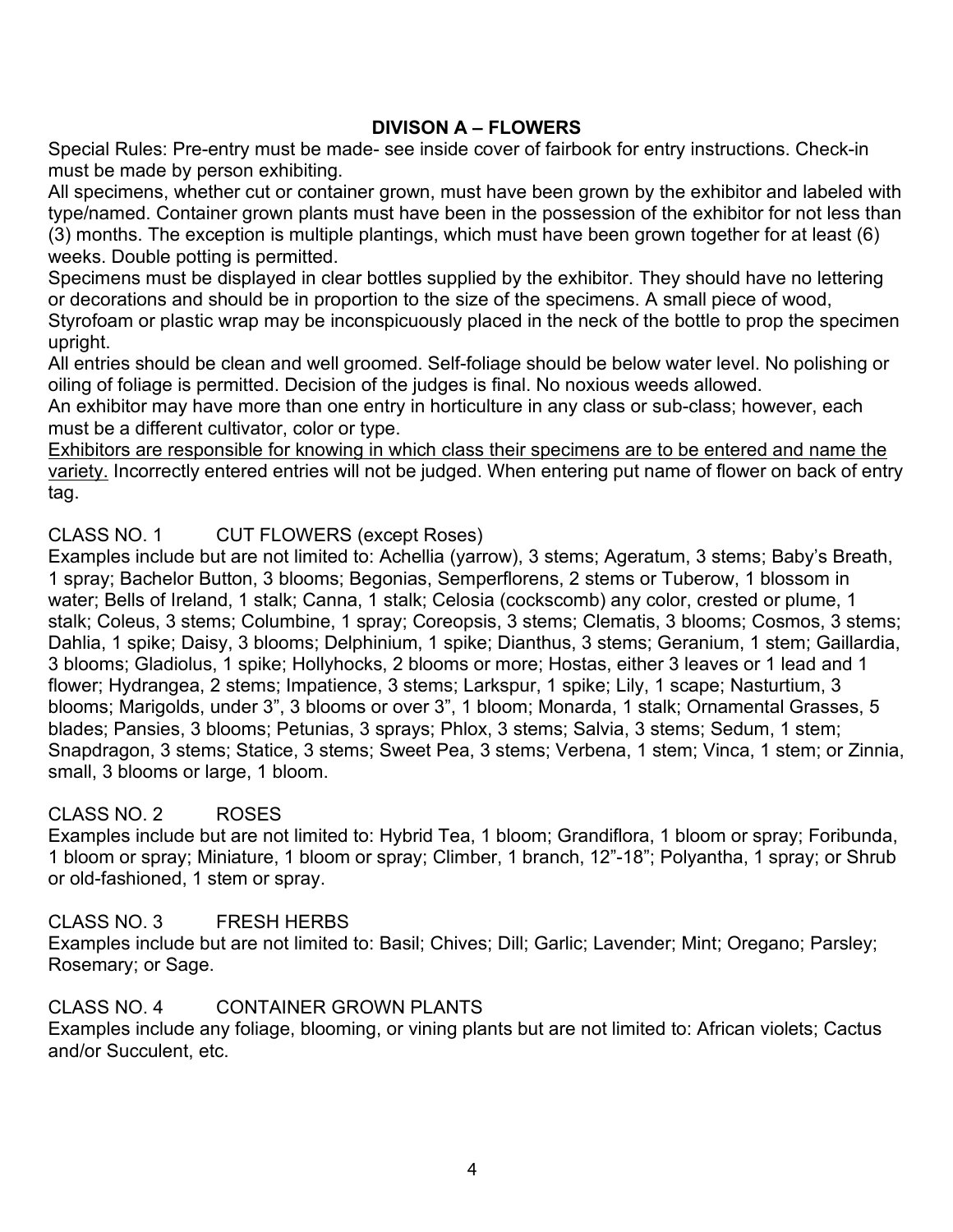## **DIVISION B- FRUITS & VEGETABLES**

Special Rules: Pre-entry must be made- see inside cover of fairbook for entry instructions. Check-in must be made by person exhibiting.

All entries must be displayed on a paper plate. All entries in these departments must be grown in exhibitor's own garden or on the exhibitor's own farm. Entries should not be washed, but dirt should be and stems (leaves) should be left on when indicated. Judges may reject any entry which may have any indication of not having been produced in the exhibitor's garden/farm.

- CLASS NO. 1 APPLES- (3) summer apples- wealthy and earlier maturing varieties, same variety
- CLASS NO. 2 BEANS- edible state (6 specimens)
- CLASS NO. 3 BEETS- for table use (3-1"stem)
- CLASS NO. 4 BROCCOLI (2 bunches)<br>CLASS NO. 5 CABBAGE- (1) do not rer
- CABBAGE- (1) do not remove outer leaves
- CLASS NO. 6 CAULIFLOWER- (1) with some outer leaves<br>CLASS NO. 7 CARROTS- (3) retain 1" stem
- CARROTS- (3) retain 1" stem
- CLASS NO. 8 CUCUMBERS- (3) retain some stem
- CLASS NO. 9 EGGPLANT- (1) retain some stem
- CLASS NO. 10 GRAPES- (2 bunches) same variety
- CLASS N0. 11 KOHLRABI- (3)
- CLASS NO. 12 ONIONS- (3) retain 1"-3" tops
- CLASS NO. 13 PEACHES Plate of peaches, same variety (3)
- CLASS NO. 14 PEARS- Plate of pears, same variety (3)<br>CLASS NO. 15 PEPPERS- (3) retain some stem
- PEPPERS- (3) retain some stem
- CLASS NO. 16 POTATOES- (3)
- CLASS NO. 17 SQUASH- (1) retain some stem
- CLASS NO. 18 SWEET CORN- (3) strip husk on one side<br>CLASS NO. 19 TOMATOE- (3 small OR 2 large)
- TOMATOE- (3 small OR 2 large)
- CLASS NO. 20 ANY OTHER FRUIT (3 or 2 if large)
- CLASS NO. 21 ANY OTHER VEGETABLE- (3 small OR 2 large)

#### **DIVISION C – CANNED GOODS**

Special Rules: All entries must be in clear pint or quart jars. No coffee or salad dressing jars. Entries must be canned within the last year (previous 12 months). No open kettle tomatoes and no refrigerator jams allowed. Do not use paraffin or wax. Write recipe and process used (pressure or water bath) on index card and attached to jar. If no date is on jar, exhibit will assumed to not be of current canning year (2021-2022) and disqualified. If a paperclip scratch is on seal lid, it will be assumed to be previously shown at another fair and disqualified. Superintendents reserve the right to paperclip scratch seal lid.

- CLASS NO. 1 JAM, JELLY, MARMALADE OR PRESERVES
- CLASS NO. 2 FRUITS OR PIE FILLING<br>CLASS NO. 3 JUICES (fruit or vegetable
- JUICES (fruit or vegetable)
- CLASS NO. 4 VEGETABLES
- CLASS NO. 5 MEATS
- CLASS NO. 6 PICKLE & RELISH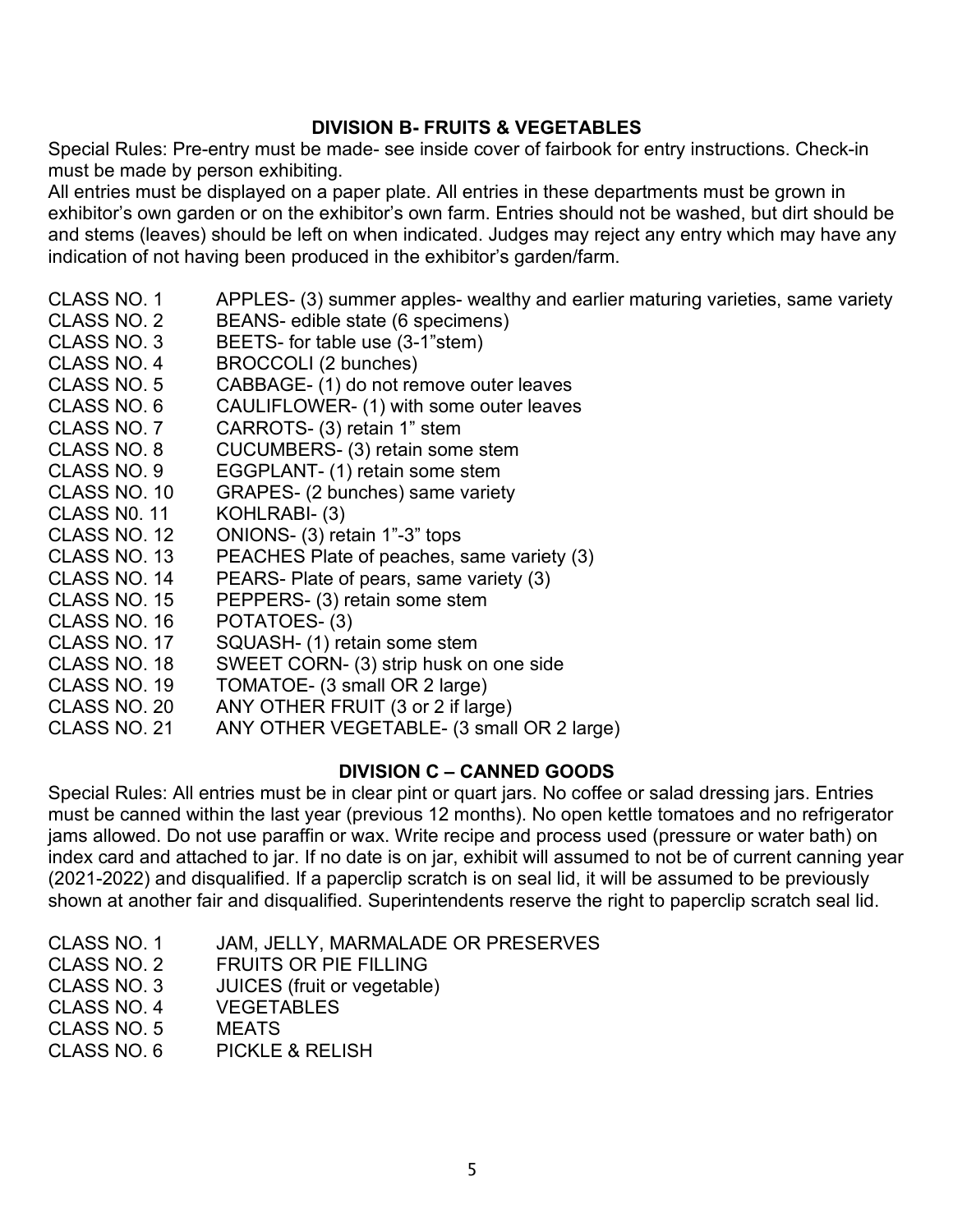## **DIVISION D – BAKED GOODS & PIES**

Special Rules: Pre-entry must be made- see inside cover of fairbook for entry instructions. Check-in must be made by person exhibiting.

Each entry must include recipe. Cakes & Breads must be on covered cardboard and placed in a plastic bag (no plastic wrap). No frozen dough or bread machine or box mix allowed. Pies should be in a 9" disposable pan. Identify kind of pie on tag. Identify possible food allergies on tag.

#### CLASS NO. 1 CAKES

Examples include but are not limited to: Angel Food or Sponge, unfrosted; Decorated Cake, any occasion (cake/cardboard form may be used); Cupcakes, unfrosted (paper cups) 3 per plate; White layer cake, white frosting; Chocolate layer cake, chocolate frosting; Rhubarb cake, unfrosted (8x8 or 9x9); Carrot cake, unfrosted (8x8 or 9x9); or Bundt cake, unfrosted.

#### CLASS NO. 2 BARS & COOKIES

Examples include but are not limited to: Unbaked Bar, 3 per plate; Unbaked Cookies, 3 per plate; Brownies, unfrosted, 3 per plate; Sugar, frosted, 3 per plate; Sugar, unfrosted, 3 per plate; Peanut Butter, 3 per plate; Chocolate Chip, 3 per plate; Snickerdoodle, 3 per plate; or Oatmeal, 3 per plate.

## CLASS NO. 3 YEAST BREADS & ROLLS

Examples include but are not limited to: White or Whole Wheat Bread (small loaves); Rye (50% dark flour, small loaves); Parker House (3 on a small plate); Clover Leaf Rolls (3 on a small plate); Cinnamon Rolls, unfrosted (3 rolls); or Butterhorns, (3 rolls).

#### CLASS NO. 4 NON-YEAST BREADS

Examples include but are not limited to: Baking Powder Biscuits (3 on a plate); Corn Bread; Swedish Tea Ring (small size, use cardboard sheet); Nut Bread, no fruit; Banana Bread; Pumpkin Bread; Zucchini Bread; or Muffins (3 on a plate).

# CLASS NO. 5 PIE

Examples include but are not limited to: Apple; Cherry; Custard; Peach; Pecan; Pumpkin, or Rhubarb.

# CLASS NO. 6 CANDIES

Examples include but are not limited to: Chocolate Fudge, 3 pieces; Divinity, 6 pieces; Mints, 6 pieces; or Popcorn Balls, 3 balls.

# **DIVISION E – NEEDLEWORK**

Special Rules: Pre-entry must be made- see inside cover of fairbook for entry instructions. Check-in must be made by person exhibiting.

All articles must be made by the person exhibiting it. Article should have been completed within the last year (previous 12 months).

# CLASS NO. 1 SEWING

Examples include but are not limited to: Infant clothing; Girls clothing; Boys clothing; Women's clothing; Men's clothing; Accessories for men or women such as bags, purses, hats, or cap; or Apron.

CLASS NO. 2 NEEDLEPOINT

Examples include but are not limited to: Wall Hanging or Pettipoint.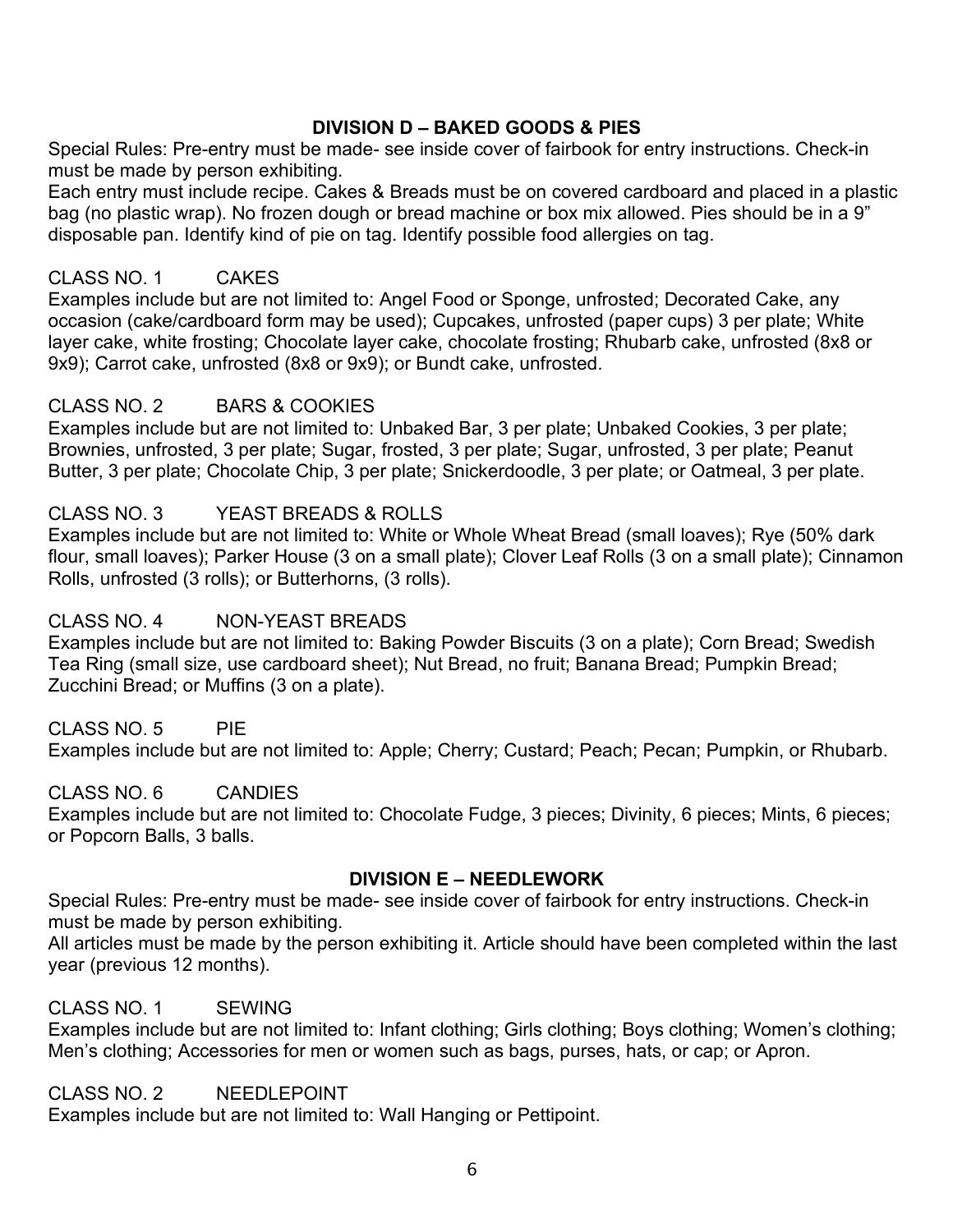CLASS NO. 3 CROCHETING

Examples include but are not limited to: Afghan; Doily; Baby items; Bedspread; Tablecloth; or Dresser Scarf.

CLASS NO. 4 KNITTING Examples include but are not limited to: Stocking cap; Mittens; Sweater; Afghan; or Baby items.

CLASS NO. 5 EMBROIDERY Examples include but are not limited to: Tea Towel; Dresser Scarf; Bed Spread; Tablecloth; Placemats & napkins; or Table runner & napkins.

CLASS NO. 6 COUNTED CROSS STITCH Examples include but are not limited to: Picture or wall hanging.

CLASS NO. 7 TATTING Examples include but are not limited to: Hankies; Pillowcases; Dresser scarves; or Bookmarkers.

CLASS NO. 8 QUILT Quilts may be hand or machine quilted. Quilts may be made by one person or a group. Examples include but are not limited to: Patchwork; Applique; Embroidery; Baby/child's; Wall Hanging; Cheaters; or from recycled fabic (i.e. – ties, t-shirts, etc.).

CLASS NO. 9 TOYS AND DOLLS Items can be either durable for play or ornamental. Exhibit may be a toy or doll or an accessory such as doll clothes.

CLASS NO. 10 HANDMADE RUGS Examples include but are not limited to: Braided; Crocheted; or Hooked – latch or other. NO kits.

## **DIVISION F – ARTS & CRAFTS**

Special Rules: Pre-entry must be made- see inside cover of fairbook for entry instructions. Check-in must be made by person exhibiting.

All articles must be made by the person exhibiting it and be an original design unless otherwise stated. NO copyright or trademark images will be displayed without written approval from original artist, company, or organization (i.e.- Mikey Mouse, ISU, Pepsi). Article should have been completed since the last fair.

CLASS NO. 1 PAINTING

Examples include but are not limited to: Acrylic; Oil; or Watercolor. Themes can include but are not limited to: Animals; Children; Adults; Birds or Still Life.

CLASS NO. 2 CERAMIC OR POTTERY

CLASS NO. 3 WOODWORKING OR CARVING

Examples include but are not limited to: Shelves; Animals; Toys; Furniture; Birdhouses; Scroll work; OR Wall Decoration.

CLASS NO. 4 HOMEMADE LOTION, SOAP, SALVES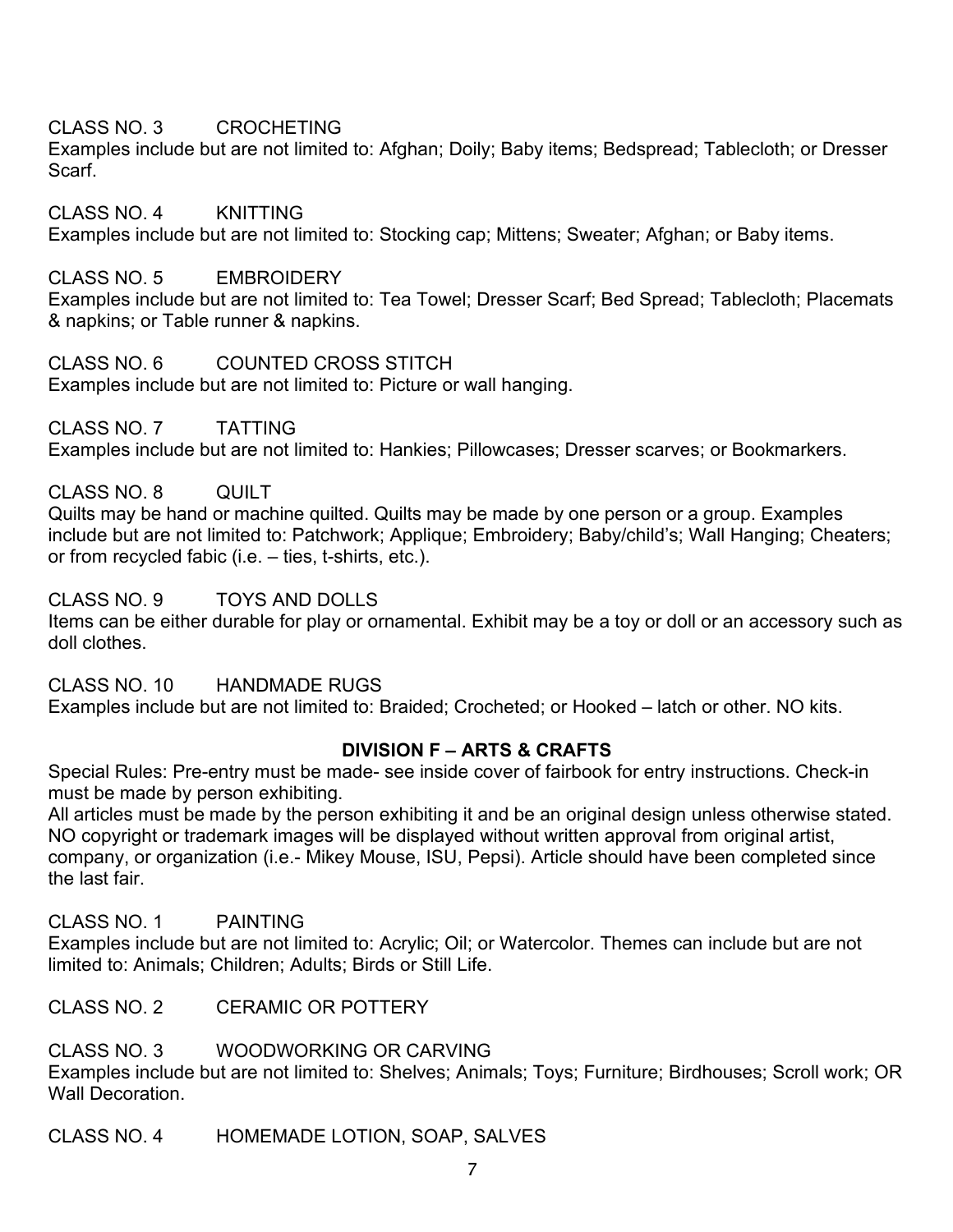CLASS NO. 5 LEATHERWORK

Examples include but are not limited to: Belt or Knife sheath (no knife for display).

CLASS NO. 6 ANY OTHER CRAFT ITEM

Examples include but are not limited to: China Painting; Jewelry; Bead Work; Stenciling; Decorated Sweatshirt or T-shirt; Pottery; or Baskets.

# **DIVISION G- PHOTOGRAPHY**

Special Rules: Pre-entry must be made- see inside cover of fairbook for entry instructions. Check-in must be made by person exhibiting.

All exhibits must be work of amateurs. All entries must be mounted on white poster board with not more than 1" border. All entries must be labeled below the photo with the name of the entry caption. No prints larger than 13" x 15". Snapshots should be recently taken within the last year.

Examples include but are not limited to: Country Living (people included); Urban Life (people included); Three or more series (picture to tell a story); The Four Seasons (4 pictures); Buildings; Flowers; Fun in the Sun; Water Fun; Winter Wonderland; Scenic or Nature View; Rural or Urban Scene; Animals; Birds; Landmarks; Pets; Close-ups; or International.

CLASS NO. 1 BLACK AND WHITE

CLASS NO. 2 COLOR<br>CLASS NO. 3 DIGITAL

DIGITAL ENHANCEMENT OR SPECIAL EFFECTS

# **DIVISION H – SCRAPBOOKING**

Special Rules: Pre-entry must be made- see inside cover of fairbook for entry instructions. Check-in must be made by person exhibiting.

All articles must be made by the person entering it. One entry per person per class.Examples include but are not limited to: Vacation; Holidays; Wedding; Sports; Family; or Birthday.

CLASS NO. 1 SINGLE PAGE CLASS NO. 2 COMPLETE ALBUM

## **DIVISION I- HOBBY COLLECTION**

Special Rules: Pre-entry must be made- see inside cover of fairbook for entry instructions. Check-in must be made by person exhibiting.

At least 4 items or sets but not over 6. Put collection in a container such as a shoebox lid or pop flat. Examples include but are no limited to: Cup & Saucer; Salt & Pepper Shakers; Sugar Bowl & Creamer; Santa's; Buttons (such as political, etc.); or Thimbles.

CLASS NO. 1 HOBBY COLLECTION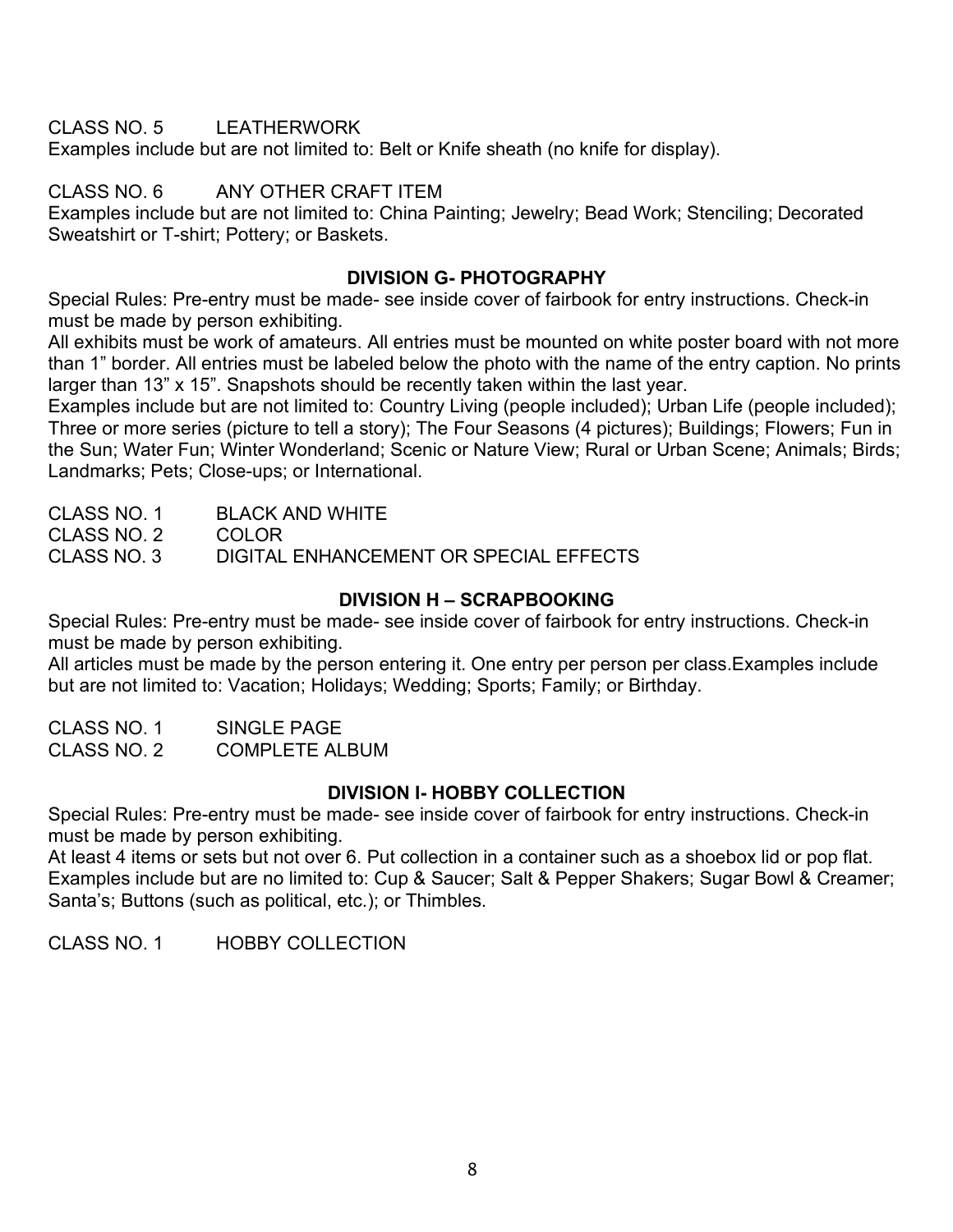# **DIVISION J – CHILDREN (Ages 4-17)**

NO ENTRY FEE – Pre-entry must be made- see inside cover of fairbook for entry instructions. Check-in must be made by person exhibiting.

# CLASS NO. 1 CUT FLOWERS

Special Rules: All specimens, must have been grown by the exhibitor and labeled with type/named. Specimens must be displayed in clear bottles supplied by the exhibitor. They should have no lettering or decorations and should be in proportion to the size of the specimens. A small piece of wood, Styrofoam or plastic wrap may be inconspicuously placed in the neck of the bottle to prop the specimen upright. Specimen should consist of 3 small blooms, 1 large bloom, 3 stems, 3 leaves, 1 leaf and 1 flower, or 1 scape. Each entry should all be the same color.

All entries should be clean and well groomed. Self-foliage should be below water level. No polishing or oiling of foliage is permitted. Decision of the judges is final. No noxious weeds allowed.

An exhibitor may have more than one entry in the Cut Flower class; however, each must be a different cultivator, color or type.

Exhibitors are responsible for knowing the name the variety of each specimen. Incorrectly entered entries will not be judged.

Examples include but are not limited to: Marigolds; Petunias; Zinnia; Impatience; Hostas; Daisy; Day-Lily; Salvia; or Sedium.

# CLASS NO. 2 BAKED GOODS

Special Rules: Each entry must include recipe. Cakes & Breads must be on covered cardboard and placed in a plastic bag (no plastic wrap). No frozen dough or bread machine or box mix allowed. Exhibit should consist of a complete cake or loaf or 3 samples. Pies should be in a 9" disposable pan. Identify kind of pie on tag. Identify possible food allergies on tag.

Cakes; Cupcakes; Cookies; Brownies; Baking Powder Biscuits; Banana Bread; Pumpkin bread; Muffins; or Pies.

## CLASS NO. 3 NEEDLEWORK

Special Rules: All articles must be made by the person exhibiting it. Article should have been completed since the last fair.

Examples include but are not limited to: Crocheting; Latch Hooking; Embroidery; or Sewing.

# CLASS NO. 4 ARTS & CRAFTS

Special Rules: All articles must be made by the person exhibiting it and be an original design unless otherwise stated. NO copyright or trademark images will be displayed without written approval from original artist, company, or organization (i.e.- Mikey Mouse, ISU, Pepsi) or purchased as part of a kit. Article should have been completed since the last fair.

Examples include but are not limited to: Painting; Spin Art; Drawing; Models from Kits; Potholders; Woodworking; Ty-die; or Paint on fabric.

# CLASS NO. 5 PHOTOGRAPHY (Color or Black and White)

Special Rules: All exhibits must be work of amateurs. All entries must be mounted on white poster board with not more than 1" border. All entries must be labeled below the photo with the name of the entry caption. No prints larger than 13" x 15". Snapshots should be recently taken within the last year. Examples include but are not limited to: Holiday; Birthdays; Family; Pets; or Flowers.